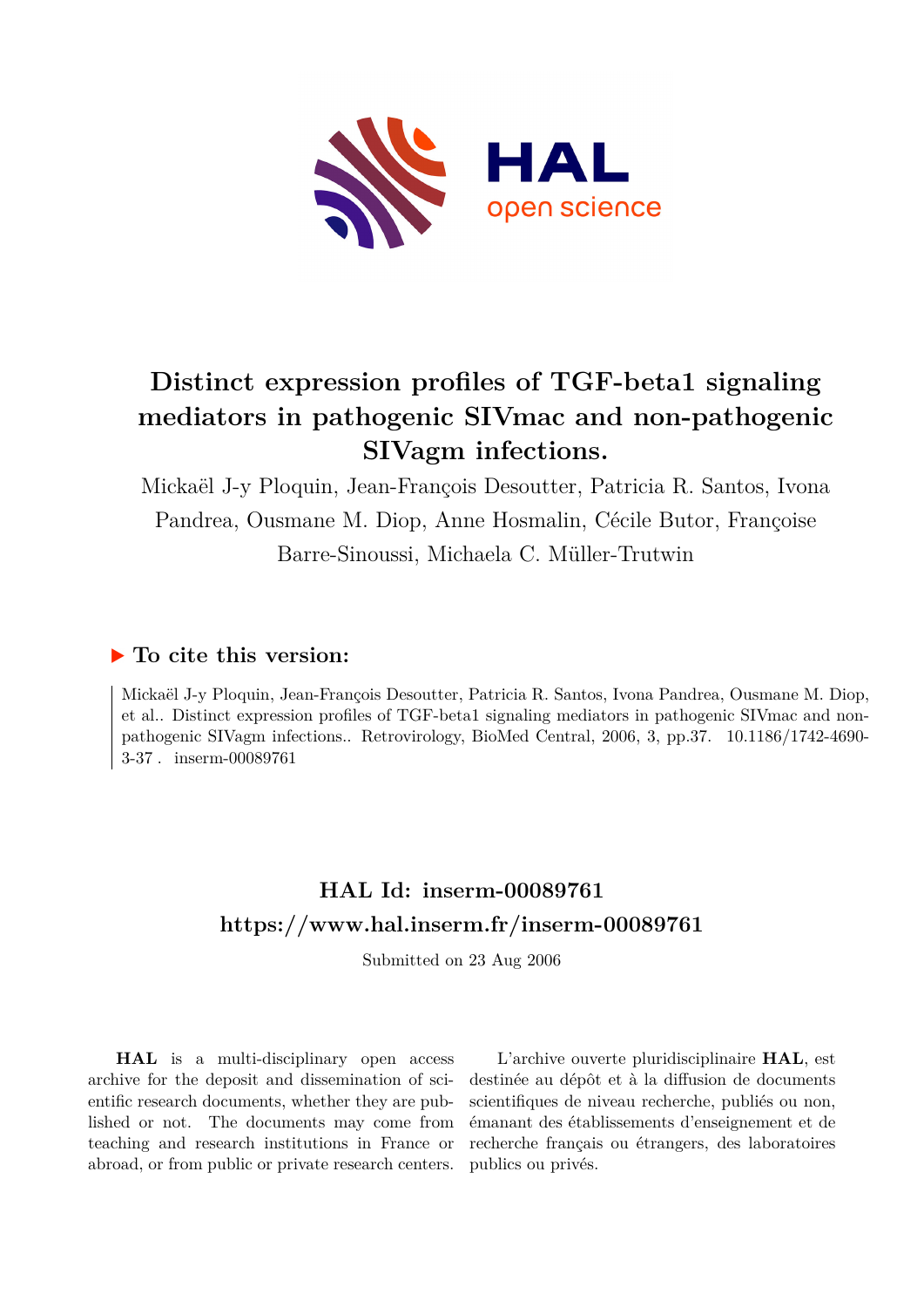## Short report **[Open Access](http://www.biomedcentral.com/info/about/charter/)**

## **Distinct expression profiles of TGF-**β**1 signaling mediators in pathogenic SIVmac and non-pathogenic SIVagm infections** Mickaël J-Y Ploquin<sup>1</sup>, Jean-François Desoutter<sup>2</sup>, Patricia R Santos<sup>2</sup>, Ivona Pandrea<sup>3</sup>, Ousmane M Diop<sup>4</sup>, Anne Hosmalin<sup>2</sup>, Cécile Butor<sup>2,5</sup>, Françoise Barre-Sinoussi and Michaela C Müller-Trutwin\*<sup>6</sup>

Address: <sup>1</sup>Unité de Régulation des Infections Rétrovirales, Institut Pasteur, Paris, France, <sup>2</sup>Institut Cochin, Département d'Immunologie, INSERM U567, CNRS UMR8104, Université Paris-Descartes, Faculté de Médecine, Paris, France, <sup>3</sup>Tulane National Primate Research Center, Covington Louisiana 70433, Tulane University Health Science Cente, New Orleans Louisiana 70112, USA, <sup>4</sup>Institut Pasteur, Dakar, Senegal, <sup>5</sup>Université Paris 7 – Denis Diderot, France and <sup>6</sup>Unité de Régulation des Infections Rétrovirales, Institut Pasteur, 25 rue du Docteur ROUX, F75724 PARIS Cedex 15, France

Email: Mickaël J-Y Ploquin - mploquin@pasteur.fr; Jean-François Desoutter - desoutter@cochin.inserm.fr; Patricia R Santos - ribeiro@cochin.inserm.fr; Ivona Pandrea - ipandrea@tulane.edu; Ousmane M Diop - diop@pasteur.sn; Anne Hosmalin - hosmalin@cochin.inserm.fr; Cécile Butor - butor@cochin.inserm.fr; Françoise Barre-Sinoussi - fbarre@pasteur.fr; Michaela C Müller-Trutwin\* - mmuller@pasteur.fr

\* Corresponding author

Published: 26 June 2006

*Retrovirology* 2006, **3**:37 doi:10.1186/1742-4690-3-37

[This article is available from: http://www.retrovirology.com/content/3/1/37](http://www.retrovirology.com/content/3/1/37)

© 2006 Ploquin et al; licensee BioMed Central Ltd.

This is an Open Access article distributed under the terms of the Creative Commons Attribution License [\(http://creativecommons.org/licenses/by/2.0\)](http://creativecommons.org/licenses/by/2.0), which permits unrestricted use, distribution, and reproduction in any medium, provided the original work is properly cited.

Received: 08 May 2006 Accepted: 26 June 2006

#### **Abstract**

**Background:** The generalized T-cell activation characterizing HIV-1 and SIVmac infections in humans and macaques (MACs) is not found in the non-pathogenic SIVagm infection in African green monkeys (AGMs). We have previously shown that TGF-β1, *Foxp3* and IL-10 are induced very early after SIVagm infection. In SIVmac-infected MACs, plasma TGF-β1 induction persists during primary infection [1]. We raised the hypothesis that MACs are unable to respond to TGF-β1 and thus cannot resorb virus-driven inflammation. We therefore compared the very early expression dynamics of pro- and anti-inflammatory markers as well as of factors involved in the TGF-β1 signaling pathway in SIV-infected AGMs and MACs.

**Methods :** Levels of transcripts encoding for pro- and anti-inflammatory markers (*tnf-*α*, ifn-*γ*, il-10, t-bet, gata-3*) as well as for TGF-β1 signaling mediators (*smad3, smad4, smad7*) were followed by real time PCR in a prospective study enrolling 6 AGMs and 6 MACs.

**Results :** During primary SIVmac infection, up-regulations of *tnf-*α*, ifn-*γ and *t-bet* responses (days 1–16 p.i.) were stronger whereas *il-10* response was delayed (4th week p.i.) compared to SIVagm infection. Up-regulation of *smad7* (days 3–8 p.i.), a cellular mediator inhibiting the TGF-β1 signaling cascade, characterized SIV-infected MACs. In AGMs, we found increases of *gata-3* but not t-bet, a longer lasting up-regulation of *smad4* (days 1–21 p.i), a mediator enhancing TGF-β1 signaling, and no *smad7* up-regulations.

**Conclusion :** Our data suggest that the inability to resorb virus-driven inflammation and activation during the pathogenic HIV-1/SIVmac infections is associated with an unresponsiveness to TGF-β1.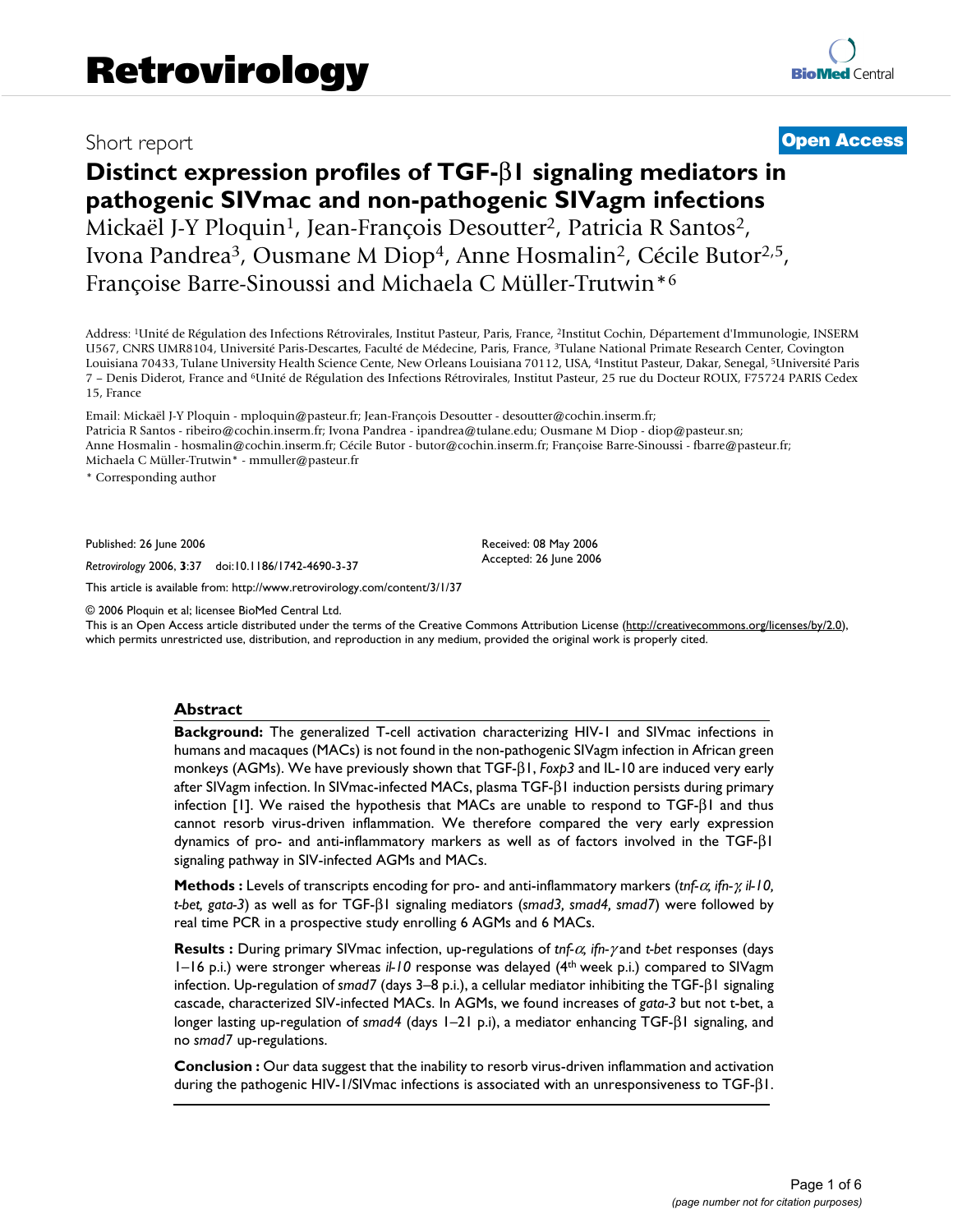

Dynamics of pro- and anti-inflammatory markers in PBMC **Figure 1** during pathogenic and non-pathogenic SIV infections **Dynamics of pro- and anti-inflammatory markers in PBMC during pathogenic and non-pathogenic SIV infections**. **A**. *Tnf-*α, *ifn-*γ and *il-10* expressions. **B**. *T-bet* and *gata-3* expressions. Upper and lower panels represent data from 6 SIVmac-infected rhesus MACs and from 6 SIVagm-infected AGMs, respectively. Relative transcript levels are represented by box plots in a log scale. BI indicates the baseline before infection ( $n = 42$  corresponding to 7 time points for each of the 6 animals) and the following boxes present the gene expression after infection ( $n = 6$  per box). The top and the bottom of the boxes represent the 75<sup>th</sup> and 25<sup>th</sup> percentiles, respectively, whereas the horizontal line between the box limits represent the median. Open circles indicate individual values which are not included between the  $90<sup>th</sup>$  and  $10<sup>th</sup>$  percentiles. Dark and light grey boxes indicate significant ( $p < 0.05$ ) increases and decreases, respectively, relative to the baseline. Stars indicate a trend towards significant up-regulation (p < 0.08). The data on AGMs (*tnf-*α, *ifn-*γ and *il-10*) were previously published [1]. The latter are dis-

#### **Background**

Progression to AIDS during HIV-1 infection is linked directly to generalized T cell activation, but only indirectly to viral load (VL) [2,3]. Moreover, increased T cell activation levels from the initial stage of infection have a predictive value for AIDS progression even before seroconversion [4,5]. The precise mechanisms leading to the aberrant chronic T-cell activation in HIV-1 infection remain unclear. The study of acute SIV infections in nonhuman primate models contributes to the understanding of the early virus/host interactions. SIVmac infection in macaques (MACs) best reflects HIV infection in humans. In contrast, SIV infections in natural hosts of SIV, such as African Green monkeys (AGMs), are generally non-pathogenic. During SIVagm infection in AGMs, plasma VLs are similar to those recorded for pathogenic HIV-1/SIVmac infections [6] and SIVagm replicates in lymphoid tissues, including the gut [6,7]. Despite high VLs, natural carriers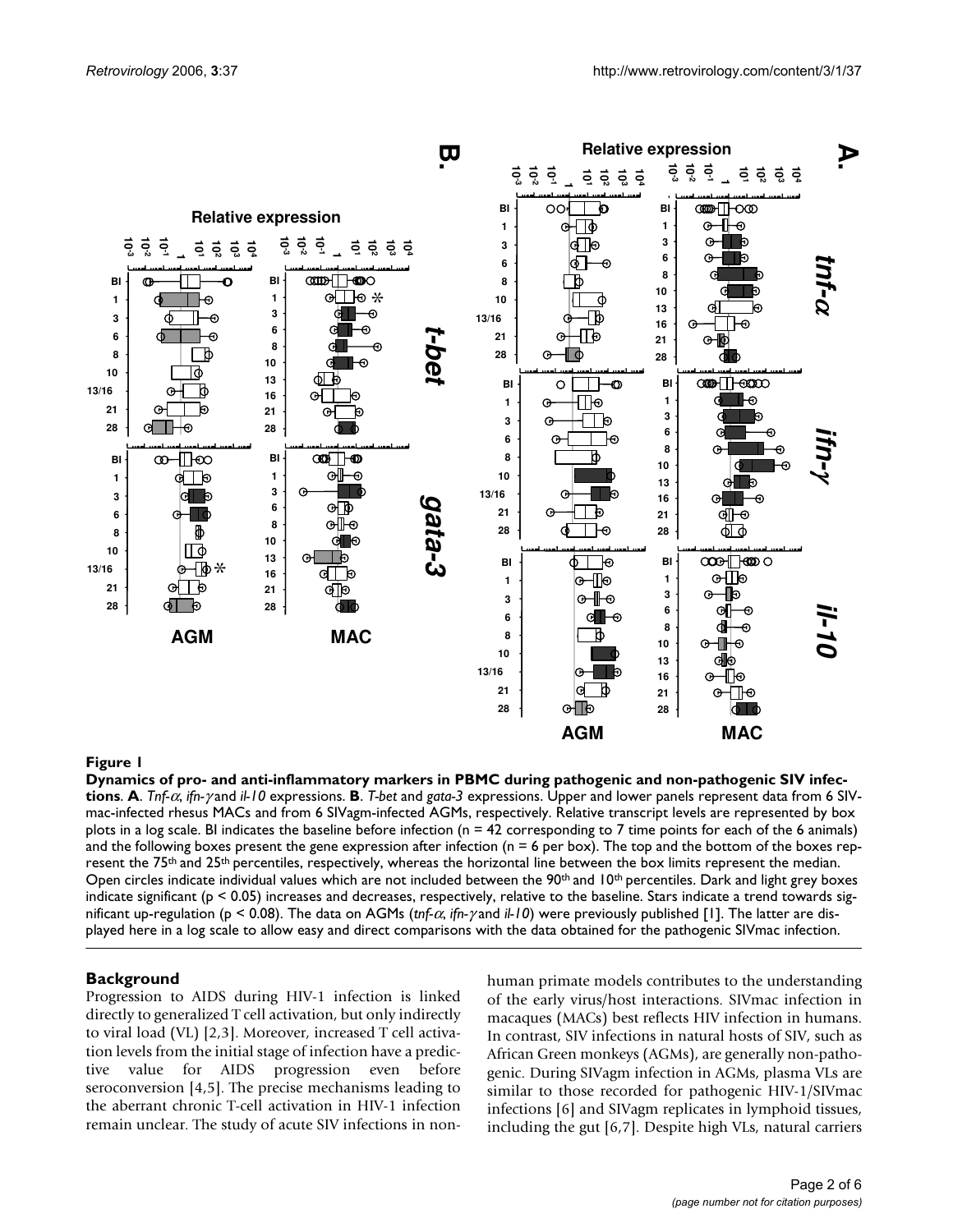of SIV do not show increased lymphocyte activation profiles during chronic infection [8]. Our recent data indicate that AGMs are capable of controling T cell activation rapidly after SIVagm infection. This control was associated with the immediate induction of an anti-inflammatory environment [1], including an immediate burst of plasma TGF-β1 [1]. Surprisingly, plasma TGF-β1 was detectable for longer periods of time in SIVmac-infected MACs [1]. Elevated levels of plasma TGF-β1 were also reported in HIV<sup>+</sup> patients with chronic, progressive infection [9,10].

TGF-β1 is known to mediate negative regulation of inflammation. We raise the hypothesis that the early burst of TGF-β1 down-modulates inflammation in AGMs, whereas the long lasting plasma TGF-β1 levels reflect the inability of MACs and humans to resorb virus-driven inflammation and activation [1], perhaps because HIV/ SIVmac infections would render cells unresponsive to TGF-β1. Therefore we searched for differences between SIV-infected AGMs and MACs at the levels of molecules which mediate the ability to respond to TGF-β1. We found significant differences in the expression levels of activating and inhibitory mediators of the TGF-β1 signaling pathway between pathogenic and non-pathogenic SIV infections.

### **Methods**

Six Chinese rhesus macaques (*M. mulatta*) and 6 AGMs (*C. sabaeus* from Senegal) were infected intravenously with SIVmac251 and SIVagm.sab92018, respectively [1]. The Central Committee for Animals at Institut Pasteur, Paris, France and the Committee for Ethics and Animal Experimentation at the International School of Science and Veterinary Medicine in Dakar, Senegal, reviewed and approved the use and animals care. This study was conducted on the same animals for which we previously assessed plasma IL-10 and TGF-β1 (active and latent) responses [1]. To get a robust baseline, peripheral blood mononuclear cells (PBMC) were harvested 7 times in each animal before infection with the same sampling schedule as used after infection between days 1 to 13 p.i. PBMC isolation, total RNA extraction from PBMC and reverse transcription were previously described [1]. Quantification of *t-bet, gata-3, smad3, smad4* and *smad7* transcripts was performed by using Taqman gene expression assays developed by Applied Biosystems. The references of those assays are Hs00203436\_m1, Hs00231122\_m1, Hs00706299\_s1, Hs00232068\_m1 and Hs00178696\_m1, respectively. Primers and probes were previously described for *tnf-*α, *ifn-*γ and *il-10* [1]. The expression of each gene was normalized against the expression of *18S rRNA* used as an endogenous control [1,11]. For each marker, the value at each time point after infection was compared to the individual baseline before infection (Statview, Wilcoxon signed-rank test) [1].

### **Results**

We quantified the expression profiles of pro- and antiinflammatory factors (*tnf-*α, *ifn-*γ and *il-10*) starting from 24 h after SIVmac infection. We compared them to those in non-pathogenic SIVagm infection, at the same time points using the same tools. Significant *tnf-*<sup>α</sup> up-regulations in MACs' PBMC were detected from days (d) 3 to 10 and at d28 p.i. (p ≤ 0.046). *Ifn-*γ gene up-regulations were observed from d1 to d16 p.i. ( $p \le 0.021$ ) (Figure 1A, upper panels). In contrast, the *il-10* gene expression was significantly down-regulated during the first 2 weeks p.i. ( $p \le$ 0.025) and was significantly up-regulated only at day 28 p.i. ( $p = 0.0003$ ). This is in line with the previously reported profile of IL-10 concentrations in plasma from the same animals [1] and with the report of maximal increase of IL-10+ cells in lymph nodes at day 28 p.i.  $[12]$ . SIV-infected AGMs exhibited no *tnf-*<sup>α</sup> increase, a later and more transient *ifn-*γ up-regulation (d10-16 p.i.), and an earlier upregulation of *il-10* expression (d6-16 p.i.) as previously reported [1] (Figure 1A, lower panels). These data confirm a distinct early pro- and anti-inflammatory balance between these pathogenic and non-pathogenic SIV infections.

In order to search for further early differences, we quantified the transcript levels of *t-bet* and *gata-3*, which encode for essential transcription factors for the commitment towards Th1 and Th2 responses, respectively [13,14]. PBMC of SIVmac-infected MACs displayed significant increases of *t-bet* at d3-10 and 28 p.i. ( $p \le 0.017$ ), whereas SIVagm-infected AGMs displayed either no change or even decreases in *t-bet* (d1, d6 p.i.), ( $p \le 0.044$ ) (Figure 1B). Regarding *gata-3* expression, we observed significant increases during both SIVmac and SIVagm infections ( $p \le$ 0.027). The difference between these both infections consisted in the lack of induction of Th1-associated transcription factor in AGMs.

The expression of T-bet is known to be suppressed by TGF $β1$  [15]. The latter plays indeed a major role in the negative regulation of inflammation. To assess whether AGMs and MACs might differ in their capacity to respond to TGF-β1, we analysed the expression of Smads which are the major established intracellular effectors of the TGF-β1 signaling pathway [16]. They comprise three subgroups: receptor-regulated Smads, common Smads and inhibitory Smads. We measured the gene expression of one Smad from each group, respectively, *smad3*, *smad4* and *smad7*. Smad3 and 4 are known to activate the TGF-β1 signaling cascade whereas Smad7 inhibits the TGF-β1 signaling. We detected an up-regulation of *smad3* starting from d1 p.i. until the 3rd week p.i. in both models ( $p \le 0.008$ ) (Figure 2). In contrast, *smad4* up-regulation was more transient in MACs ( $p \le 0.0023$ ) than in AGMs ( $p \le 0.028$ ), where it persisted for 3 weeks (Figure 2). *Smad7* was up-regulated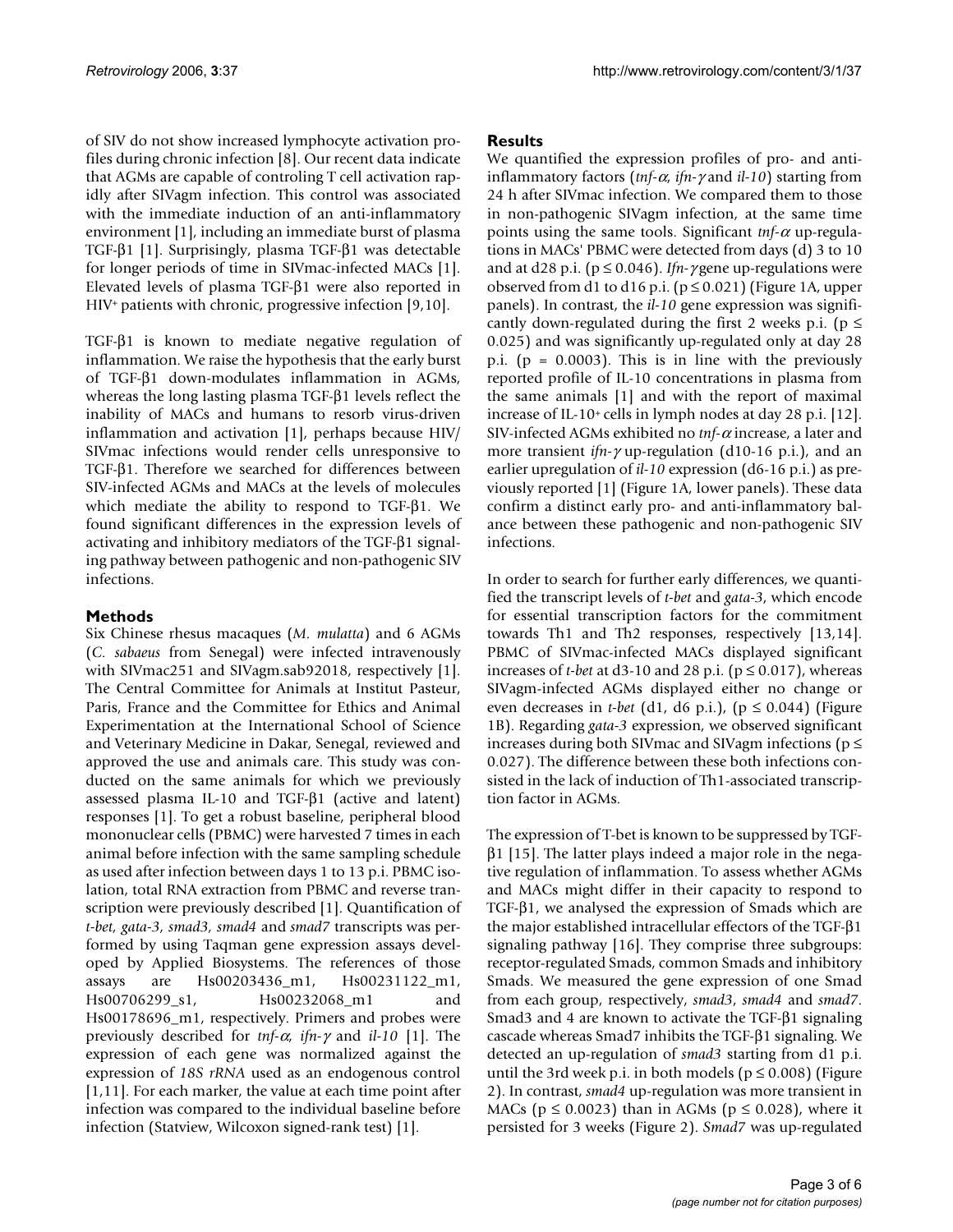

**Dynamics of** *smad3***,** *smad4* **and** *smad7* **expressions in PBMC during pathogenic and non-pathogenic SIV infections**. See legend in Figure 1.

during primary SIV mac infection at d1-8 and 28 p.i. ( $p \le$ 0.026) (Figure 2). In contrast, AGMs did not display any increase and even exhibited a significant decrease of *smad7* expression at d28 p.i. (p = 0.004).

#### **Discussion**

These data confirm that the early cytokine balance is different between pathogenic SIVmac251 and non-pathogenic SIVagm.sab infections: more towards inflammatory responses in the former and more towards anti-inflammatory responses in the latter. Our data on Smads suggest that after SIV infection, AGMs are able to respond to TGFβ1 whereas MACs cannot, due to the up-regulation of *smad7* gene expression and to the lack of sustained up-regulation of *smad4* compared to the AGMs. This might explain why AGMs are more able to rapidly control the virus-driven inflammation/activation than MACs.

Mice suffering from inflammatory bowel disease (IBD) caused by an infectious agent, *Toxoplasma gondii*, display up-regulations of *smad7* and *t-bet* gene expressions in CD4<sup>+</sup>T cells from the *lamina propria* [17]. Overexpression of Smad7 and unresponsiveness to TGF-β1 also characterized *lamina propria* mononuclear cells in gut from patients suffering from Crohn's disease [18]. Here our study reports such increases of *t-bet* and *smad7* during acute SIVmac infection in MACs but interestingly not during acute SIVagm infection in AGMs. This may be relevant for HIV infection, where the intestinal mucosal system is an early major viral target [19], and where expression of inflammatory factors correlates with disease progression [20].

The increase of *smad7* in SIVmac-infected MACs might take place in infected cells and/or be due to indirect mechanisms, such as the strong induction of *ifn-*γ which is known to act as a positive regulator of *smad7* gene expression [21]. *Ifn-*γ is more increased in early SIVmac infection than in SIVagm infection. SIVmac itself might dysregulate the TGF-β1 signaling cascade by interacting directly or indirectly with Smad molecules. Indeed, HCV and HTLV-1, which also mediate chronic viral infections, were reported to do so [22-25]. For instance, the HTLV-1 Tax protein is able to abrogate interactions of Smad3 and Smad4 with cellular transcription factors [22,24,25].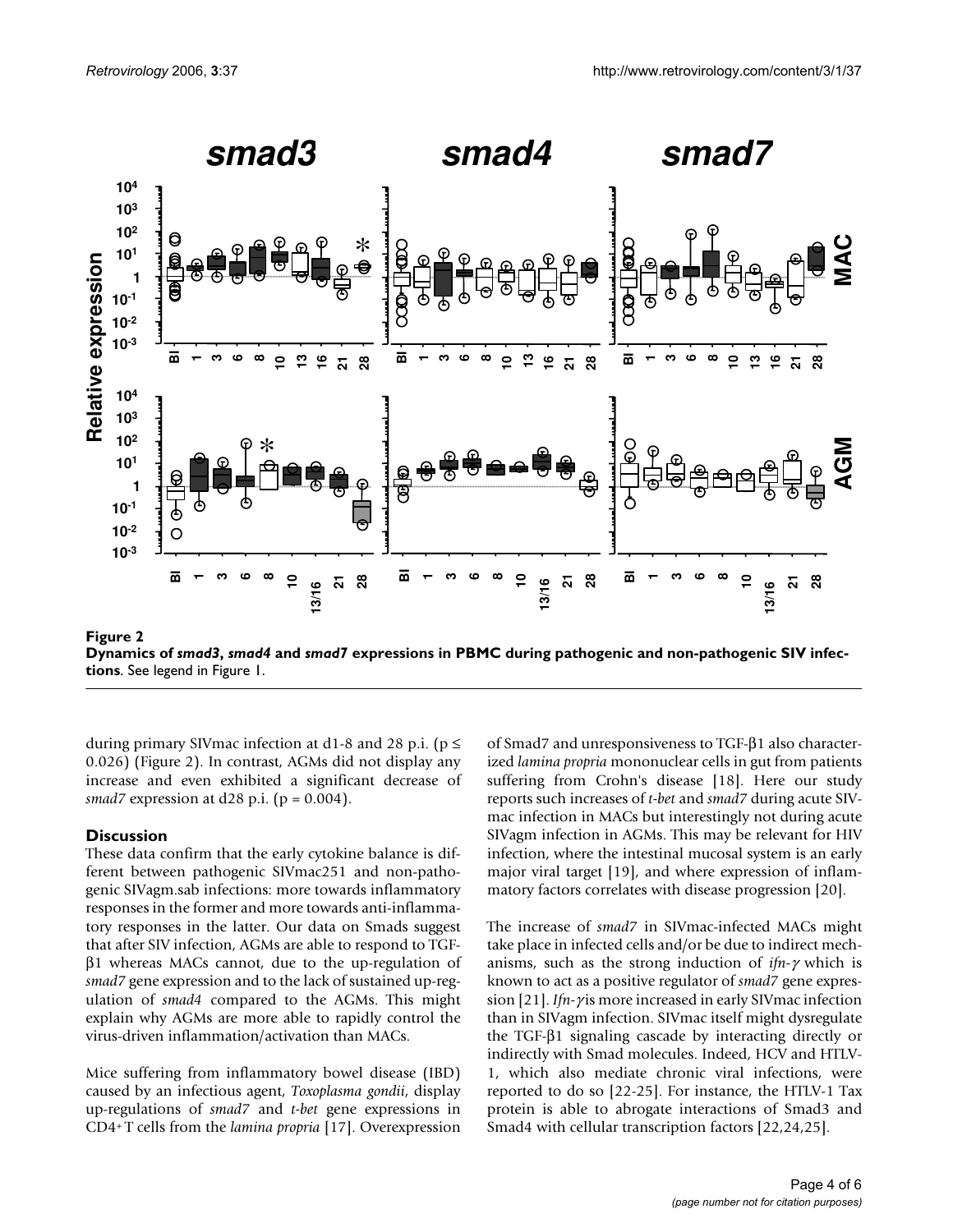TGF-β1 can negatively regulate activation through Treg induction [26-28], among other mechanisms. Recent studies have highlighted the important role of TGF-β1 responsiveness not only for the induction and stabilization of regulatory activity of CD4<sup>+</sup>CD25<sup>+</sup>Treg but also for the capacity of other cells to respond to CD4<sup>+</sup>CD25<sup>+</sup>Treg activity [14,26-29]. In a model of IBD in mice, conventional activated T cells which do not respond to TGF-β are not controlled by functional Foxp3<sup>+</sup>Treg and a dramatic accumulation of activated IFN-γ <sup>+</sup>CD4<sup>+</sup>T cells is observed in the gut  $[29]$ . HTLV-1<sup>+</sup> patients suffering from tropical spastic paraparesis have decreased frequencies of Foxp3+CD4+CD25+ Treg as well as impaired Treg functions [30,31]. It is so far unclear if this impairment of Treg function is due to the ability of Tax to inhibit the TGF-β1 signaling cascade.

The role of Treg during HIV/SIV infections is still controversial. Some studies propose a negative effect of Treg as they suppress effector T cell responses [12,32-34]. Others provide evidence associating Treg with a favorable outcome of the infection and suggest that they are beneficial by preventing harmful generalized T cell activation [1,35- 38]. In HIV/SIVmac infections, high VL in lymphoid tissues is associated with chronic and generalized T cell activation. HIV-1+ patients exhibit accumulation of Foxp3+ Treg in tonsils in correlation with their viral load [33]. SIVmac-infected MACs display in their lymph nodes (LN) an increase of TGF-β1+Foxp3+CD25+CD4+ cell numbers (d7-d28 p.i.) concomitantly with an elevation of VL [12]. These putative CD4+ Treg are however not capable of limiting the massive T cell hyperactivation in LN [12]. It was suggested that HIV-specific CD25<sup>+</sup>Treg cell function is compromised relatively early in HIV disease [37]. The Treg functions and/or the capacity of conventional activated T cells to respond to TGF-β1 (i) may vary between progressors and long-term non-progressors after HIV/SIVmac infections and (ii) could contribute to the balance between HIV-specific effector responses and harmful generalized T cell activation. In the future, it will be important to study the capacity of conventional activated T cells and of Foxp3<sup>+</sup>Treg from HIV-infected individuals to respond to TGF-β1. The capacity to respond to TGF-β1 might be an important determinant, among others virus-host determinants, i.e. the level of Nef-mediated downregulation of CD3 [39] or the levels of Siglec expression [40], for the levels of T cell activation and thus for the outcome of HIV/ SIV infections.

To conclude, in response to SIV infection, our study reveals increases of *smad7* expression in MACs as compared to AGMs. The latter retain longer lasting *smad4* expression, in conjunction with earlier TGF-β1 and IL-10 induction. Our study suggests that differences in the capacity to control harmful inflammation in non-pathogenic and pathogenic infections are associated with differences in the early activation or inhibition of the TGF-β1 signaling pathway.

#### **Competing interests**

The author(s) declare that they have no competing interests.

#### **Authors' contributions**

MJYP performed total RNA extractions from African Green Monkeys' PBMC, reverse transcription of total RNA from African Green Monkeys and Rhesus Macaques, real time PCR assays, statistical analysis, participated in discussions of experimental design and writing of the manuscript. JFD and PRS equally contributed to total RNA extraction from Rhesus Macaques' PBMCs and participated in discussions of experimental design. IP participated in discussions of the experimental design. OMD performed SIVagm infections, follow-up of African Green Monkeys and contributed to experimental design. AH contributed to experimental design and critical reading of the manuscript. CB was responsible for the follow-up of macaques and contributed to experimental design. FBS contributed to experimental design. MCMT supervised experimental design and writing of the manuscript.

#### **Acknowledgements**

We are grateful to D Scott-Algara and G Pancino for critical reading of the manuscript. MJYP received fellowships from "le Ministère de l'Education Nationale, de la Recherche et de la Technologie" and from SIDACTION. JFD received a fellowship from the French Agency for AIDS Research (ANRS). PSR was supported by a fellowship from the «Fundação para a Ciência e Tecnologia». IP is supported by NIH grants ROI AI064066 (IP) and P51RR000164. This study was supported by grants from the ANRS and The Institut Pasteur.

#### **References**

- 1. Kornfeld C, Ploquin MJ, Pandrea I, Faye A, Onanga R, Apetrei C, Poaty-Mavoungou V, Rouquet P, Estaquier J, Mortara L, Desoutter JF, Butor C, Le Grand R, Roques P, Simon F, Barre-Sinoussi F, Diop OM, Muller-Trutwin MC: **[Antiinflammatory profiles during primary](http://www.ncbi.nlm.nih.gov/entrez/query.fcgi?cmd=Retrieve&db=PubMed&dopt=Abstract&list_uids=15761496) [SIV infection in African green monkeys are associated with](http://www.ncbi.nlm.nih.gov/entrez/query.fcgi?cmd=Retrieve&db=PubMed&dopt=Abstract&list_uids=15761496) [protection against AIDS.](http://www.ncbi.nlm.nih.gov/entrez/query.fcgi?cmd=Retrieve&db=PubMed&dopt=Abstract&list_uids=15761496)** *J Clin Invest* 2005, **115(4):**1082-1091.
- 2. Hazenberg MD, Otto SA, van Benthem BH, Roos MT, Coutinho RA, Lange JM, Hamann D, Prins M, Miedema F: **[Persistent immune](http://www.ncbi.nlm.nih.gov/entrez/query.fcgi?cmd=Retrieve&db=PubMed&dopt=Abstract&list_uids=12960820) [activation in HIV-1 infection is associated with progression](http://www.ncbi.nlm.nih.gov/entrez/query.fcgi?cmd=Retrieve&db=PubMed&dopt=Abstract&list_uids=12960820) [to AIDS.](http://www.ncbi.nlm.nih.gov/entrez/query.fcgi?cmd=Retrieve&db=PubMed&dopt=Abstract&list_uids=12960820)** *AIDS* 2003, **17(13):**1881-1888.
- 3. Sousa AE, Carneiro J, Meier-Schellersheim M, Grossman Z, Victorino RM: **[CD4 T cell depletion is linked directly to immune activa](http://www.ncbi.nlm.nih.gov/entrez/query.fcgi?cmd=Retrieve&db=PubMed&dopt=Abstract&list_uids=12218162)[tion in the pathogenesis of HIV-1 and HIV-2 but only indi](http://www.ncbi.nlm.nih.gov/entrez/query.fcgi?cmd=Retrieve&db=PubMed&dopt=Abstract&list_uids=12218162)[rectly to the viral load.](http://www.ncbi.nlm.nih.gov/entrez/query.fcgi?cmd=Retrieve&db=PubMed&dopt=Abstract&list_uids=12218162)** *J Immunol* 2002, **169:**3400-3406.
- 4. Deeks SG, Kitchen CM, Liu L, Guo H, Gascon R, Narvaez AB, Hunt P, Martin JN, Kahn JO, Levy J, McGrath MS, Hecht FM: **[Immune acti](http://www.ncbi.nlm.nih.gov/entrez/query.fcgi?cmd=Retrieve&db=PubMed&dopt=Abstract&list_uids=15117761)[vation set point during early HIV infection predicts subse](http://www.ncbi.nlm.nih.gov/entrez/query.fcgi?cmd=Retrieve&db=PubMed&dopt=Abstract&list_uids=15117761)[quent CD4+ T-cell changes independent of viral load.](http://www.ncbi.nlm.nih.gov/entrez/query.fcgi?cmd=Retrieve&db=PubMed&dopt=Abstract&list_uids=15117761)** *Blood* 2004, **104(4):**942-7. Epub 2004 Apr 29..
- 5. van Asten L, Danisman F, Otto SA, Borghans JA, Hazenberg MD, Coutinho RA, Prins M, Miedema F: **[Pre-seroconversion immune](http://www.ncbi.nlm.nih.gov/entrez/query.fcgi?cmd=Retrieve&db=PubMed&dopt=Abstract&list_uids=15353974) [status predicts the rate of CD4 T cell decline following HIV](http://www.ncbi.nlm.nih.gov/entrez/query.fcgi?cmd=Retrieve&db=PubMed&dopt=Abstract&list_uids=15353974) [infection.](http://www.ncbi.nlm.nih.gov/entrez/query.fcgi?cmd=Retrieve&db=PubMed&dopt=Abstract&list_uids=15353974)** *AIDS* 2004, **18:**1885-1893.
- 6. Müller MC, Barre-Sinoussi F: **SIVagm: genetic and biological features associated with replication.** *Front Biosci* 2003, **1(8):**d1170-85.